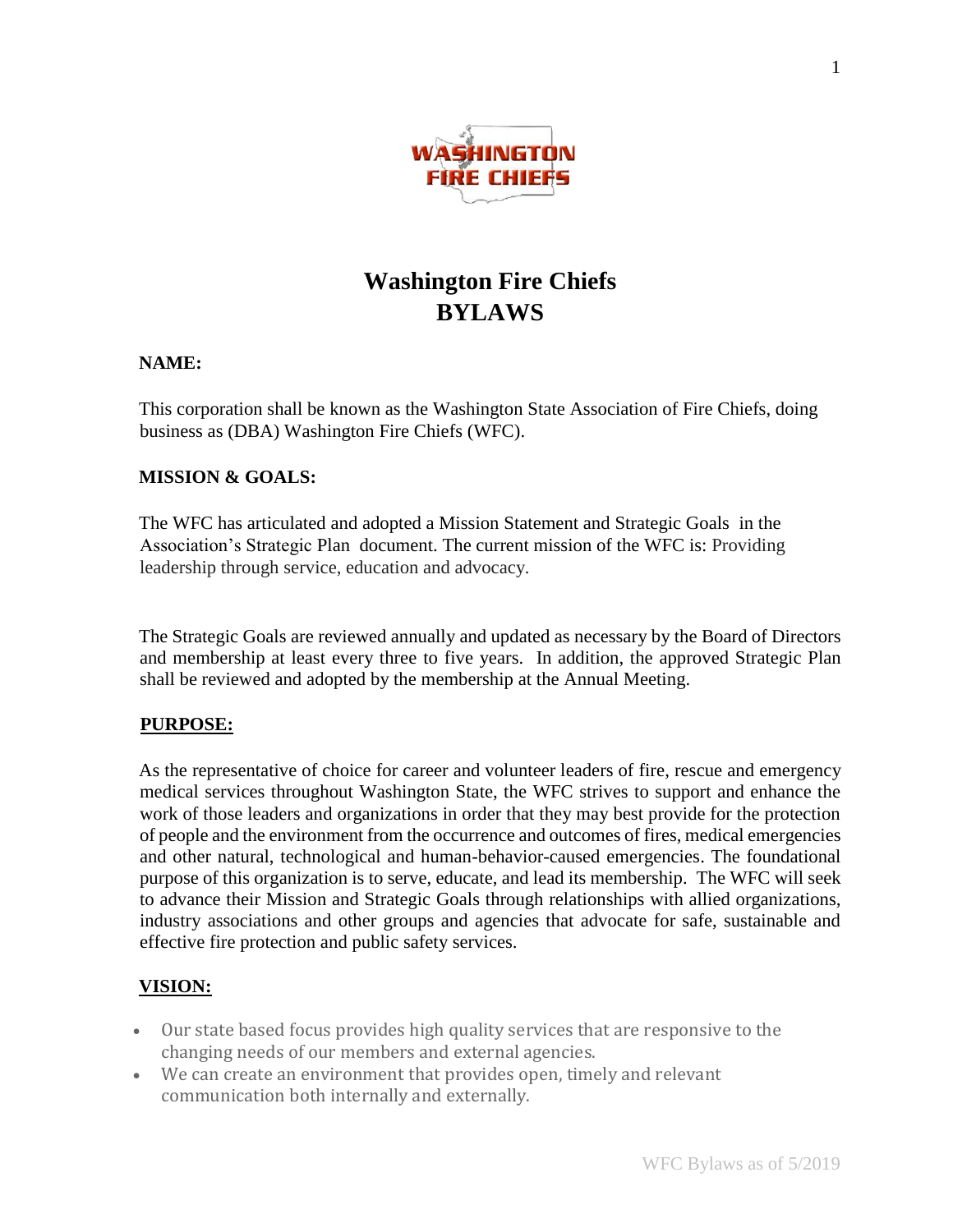- Legislative advocacy will be a primary focus.
- High quality education and professional development meets the diverse needs of our members.
- We value each other, the members we serve, and our commitment to the Washington Fire Chiefs Mission.

# **VALUES**

- •
- **Embracing innovation**
- **Building collaborative relationships**
- **Respecting the diversity of people, sections and organizations**
- **Promoting accountability**
- **Ensuring accountability**
- **Ensuring responsiveness**
- **Establishing and maintaining effective communications**
- **Serving with integrity**
- **Providing technical guidance**
- **Honoring the traditions of duty, courage and public service**

# **ARTICLE I: MEMBERSHIP**

All members of the Washington State Association of Fire Chiefs, DBA Washington Fire Chiefs shall meet the requirements of at least one of the membership categories as set forth in Section 1 through 6 below.

## **Section 1. Active Members**

Administrative officers of a fire department, district, regional fire authority, port authority, or other organized fire protection agency, here after called fire agency or agencies, in the State of Washington, i.e., fire chief, deputy chief, assistant chief, battalion chief or such other title(s) as may be used, , the Fire Marshal of the State of Washington and one Fire Marshal from each County who devotes their energies to the enforcement of the fire code. Active members shall be voting members.

#### **Section 2. Section Members**

Members of Sections as provided by Article XIII. Sections members shall be nonvoting members unless otherwise qualified. Retired members are able to serve within a Section in accordance to any Section Protocols and shall have all rights contained therein.

#### **Section 3. Associate Members**

Fire apparatus companies, fire equipment companies, fire insurance companies, rating bureaus, boards of underwriters, or other fire service related businesses that share our mission, values and purpose and other interested persons who are not eligible for active membership. Associate members shall be nonvoting members.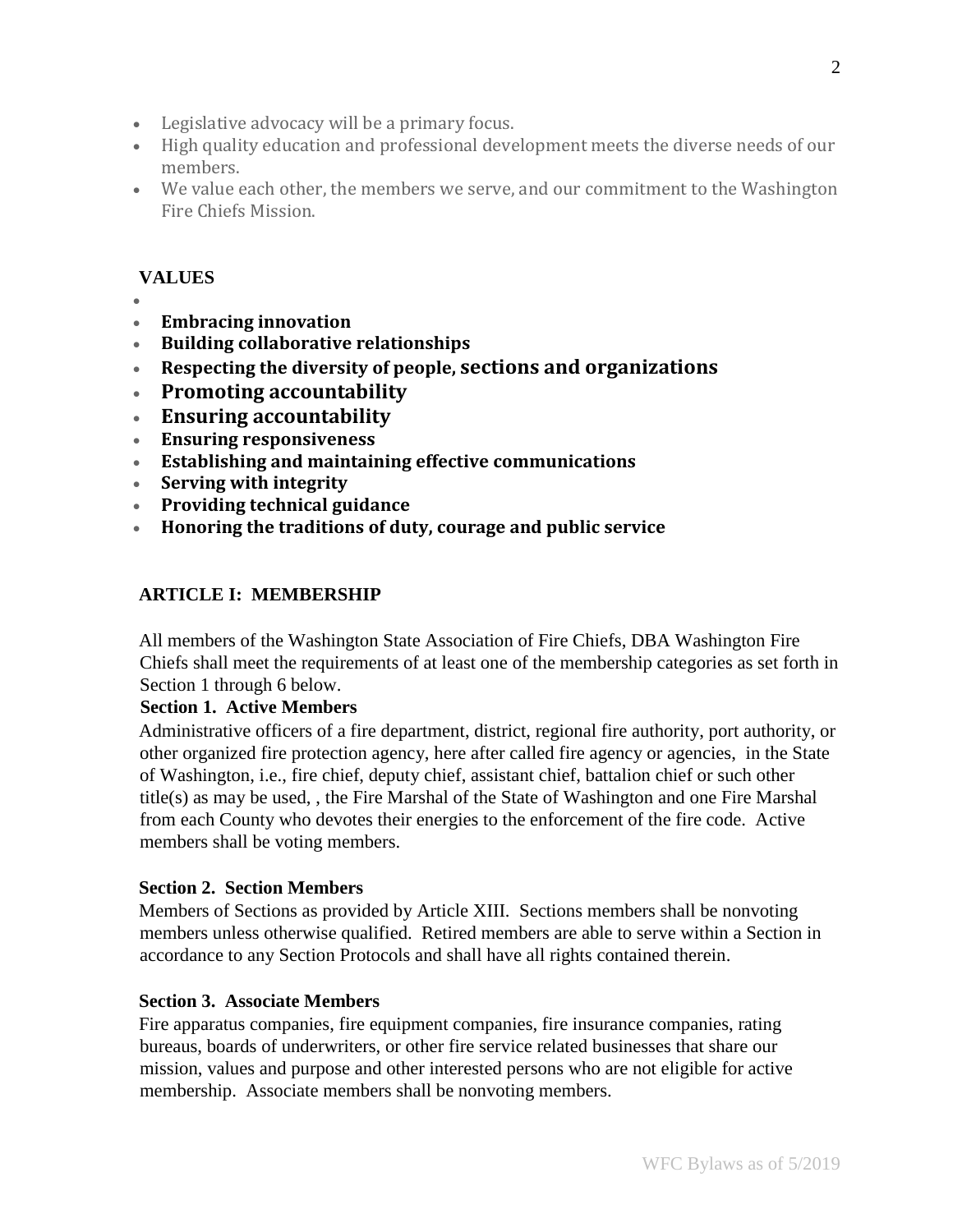#### **Section 4. Honorary Lifetime Members**

Honorary Lifetime Membership may be conferred upon any person who has rendered outstanding service to the Association, its aims and purposes, provided that such membership shall be recommended by the Board of Directors and receive a two-thirds majority vote of the members present and voting at the Conference. Honorary Lifetime members shall be entitled to participate fully in the affairs of the Association with the exception of holding elective office, serving on the Board of Directors, and voting privileges. Honorary Lifetime Membership shall be submitted to the Board of Directors at least sixty (60) days prior to the Conference. Honorary members are members for life and shall not pay annual dues.

# **Section 5. Past Presidents**

Each Past President of this Association shall be enrolled as a Life Member. Life members shall be nonvoting members unless otherwise qualified and shall not pay dues.

#### **Section 6. Retired Members**

Retired Members shall be those Active Members who have retired from the fire service and were former active members of this Association. Retired Members shall be entitled to participate in all affairs of the Association but shall not be entitled to hold elective offices unless otherwise qualified. Retired members are eligible to serve as Section Chairperson for remainder of their elected term.

#### **Section 7. County Fire Chiefs Associations/Organizations**

County Fire Chiefs Associations/Organizations are affiliated with and are an essential part of the WFC for Communications, Membership, Coordination and Representation at the County Level.

There are no WFC Membership requirements; however, all Chief Fire Officers are encouraged to be members of and participate in their respective County Chiefs Associations/Organizations in accordance with local membership requirements.

#### **Section 8. Termination of Membership**

In accordance with the WFC Code of Ethics and WFC Code of Conduct and WFC Rules of Conduct Enforcement Process, the Board of Directors may, by a two-thirds vote of its membership, terminate the membership of any member for acts detrimental to the Association or the Fire Service.

## **ARTICLE II: OFFICERS, BOARD OF DIRECTORS AND EXECUTIVE COMMITTEE**

#### **Section 1. Qualification**

Any active member is qualified to hold an office in the Association

#### **Section 2. Officers**

The officers of this Association shall be: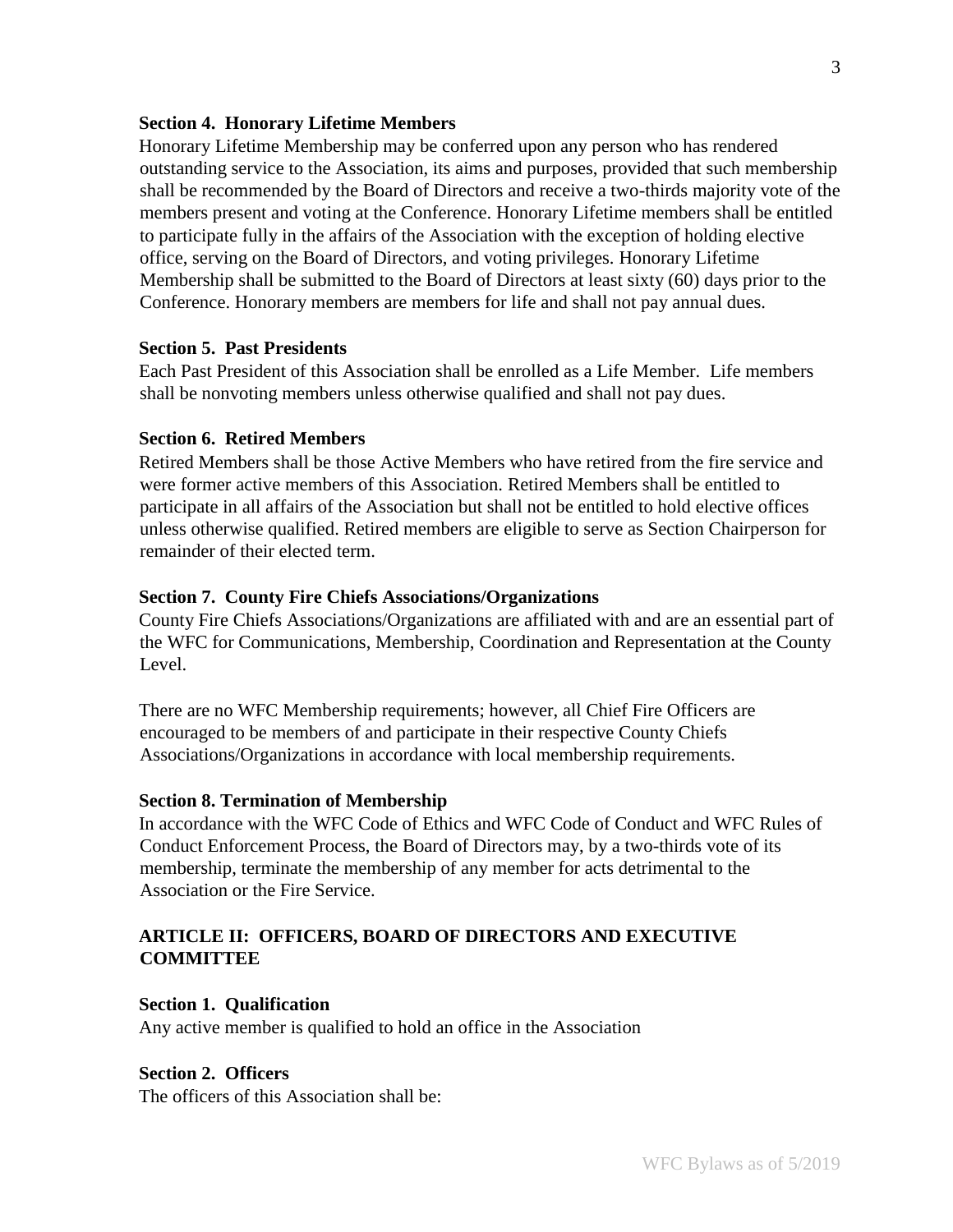- President
- Vice President

## **Section 3. Directors**

There shall be eight (8) at-large directors. Director positions shall be numbered 1 through 8. A member seeking election to a director position shall declare, at the time of nomination, the position number sought by that nominee

## **Section 4. State Vice President of the Western Fire Chiefs Association**

There shall be one (1) active member elected to serve as the Washington State Director to the Western Fire Chiefs Association.

# **Section 5. Board of Directors**

The Board of Directors shall be comprised of twelve (12) members as follows:

- Two officers of the Association
- The immediate Past President
- Eight elected directors of the Association
- The Washington State Director to the Western Fire Chiefs Association

The State Fire Marshal, and the President of the Washington State Association of Fire Marshals shall be ex-officio, nonvoting members.

## **Section 6. Executive Committee**

The Executive Committee shall be comprised of three (3) members as follows:

- Two officers of the Association
- One (1) director

The director member shall be elected to the Executive Committee by the Board of Directors.

# **ARTICLE III: ELECTIONS**

## **Section 1. Nominations Chair**

The most immediate past president that is an active member of the Association shall serve as the Nominations Chair. If he/she is unable or unwilling to serve, the current president shall appoint a Nominations Chair.

## **Section 2. Nominations**

Nominations for the officers and directors of the Association may be made by any active member(s) as follows:

(a) Call for nominations shall be sent to the membership at least 60 days prior to annual conference.

(b) Written nominations should be submitted to the Nominations Chair, with written support for the nominee by their employer, prior to the opening of the annual meeting, or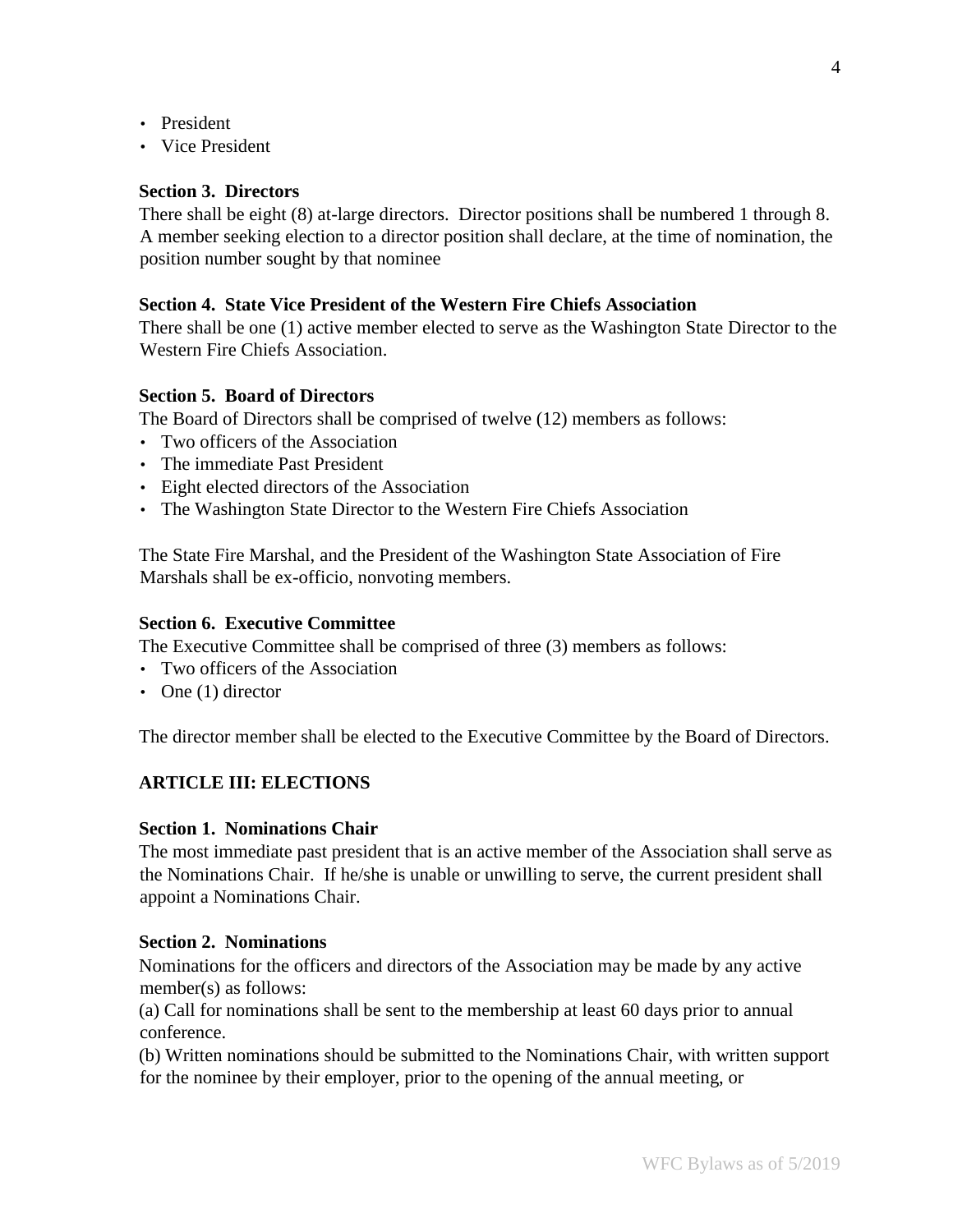(c) Open nominations from the floor are called for during the annual meeting of the Association. One call for open nominations shall be made during the annual meeting before nominations are closed. Nominations may be made or endorsed by any active member, with written approval of the nominee's employer. No second is required for a nomination.

#### **Section 3. Acceptance of Nominations**

Any qualified member nominated for office shall be accepted as a nominee subject to acknowledgement and approval of their candidacy from their fire service employment superior(s).

#### **Section 4. Nomination Report**

The Nominations Committee shall report the nominations for the offices of the Association to the membership at the annual meeting.

#### **Section 5. Election Committee**

An Election Committee of three (3) active members of the Association shall be appointed by the President at the annual meeting of the Association. The Election Committee shall oversee the campaign activities and conduct the election, as prescribed by the Board of Directors.

#### **Section 6. Election**

All open elective positions shall be filled by a simple majority vote of the active members present and voting at the annual meeting of the Association. In the event of three or more candidates for a position and if a majority (50% plus one of the votes cast) is not reached, the candidate receiving the least number of votes shall be dropped with each succeeding ballot. At the completion of the election, the Election Committee shall count the ballots and report the results to the President. The President shall report the election results to the membership before the close of the annual meeting, and direct that the ballots be destroyed.

## **ARTICLE IV: TERMS OF OFFICE**

## **Section 1. Term of Office for Officers and Directors**

The elected officers of the Association shall consist of a president, vice president, and Board of Directors all of whom shall be elected in accordance with Article III. The president and vice president shall each have a term of office for one (1) year or until the next annual conference when their successors shall take office. Members serving in the position of president and vice president may serve multiple, consecutive one year terms. Director positions 1-3-5-7 shall be elected in odd numbered years and positions 2-4-6-8 shall be elected in even numbered years.

# **Section 2. Term of Office for Washington State Director to the Western Fire Chiefs Association**

The State Director to the Western Fire Chiefs Association shall be elected for a term of three (3) years or to fill an unexpired term. Except as provided in Article VI Section 3 the State Director shall be elected beginning in 2017 and every (3) three years thereafter,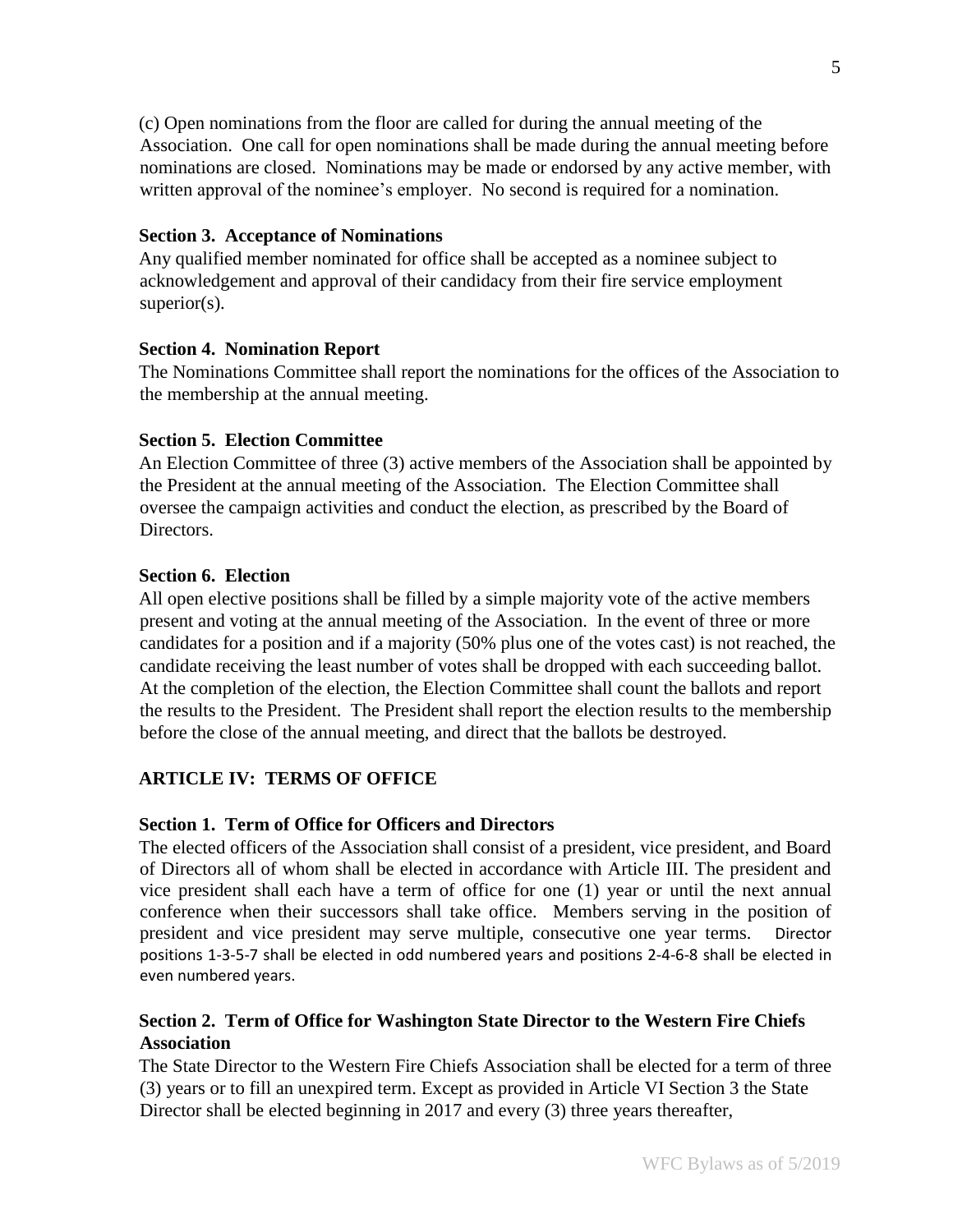## **Section 3. Installation of Officers**

All officers shall enter upon their official duties following their formal installation, which shall be done at the annual meeting.

## **ARTICLE V: DUTIES OF OFFICES**

## **Section 1. President**

The President of the Association shall:

- a) Preside over all meetings of the Association, the Board of Directors, and the Executive Committee.
- b) Sign all orders duly granted by the Association and the Board of Directors.
- c) Appoint all standing committee chairs.
- d) Appoint committees as deemed necessary to carry out the purposes of the Association.
- e) Recommend members of the Association for appointment to the committees of the Western Fire Chiefs Association after consultation with and advice from the State Director to the Western Fire Chiefs Association.
- f) Present to the Nominations Committee of the International Association of Fire Chiefs any candidates for IAFC office from the Washington Fire Chiefs.
- g) At the annual meeting of the Association, appoint:
	- 1) A person in attendance to serve as parliamentarian.
	- 2) An Elections Committee comprised of three (3) active members in attendance, in accordance with Article III, Section 6.
	- h) Appoint individual officers and directors of the Association to serve as regional representatives.
	- i) Perform duties and functions of the Association as the official Association representative.
	- j) Perform such other duties as are ordinarily performed by a presiding officer or as may be required by the Association.

## **Section 2. Vice President**

The Vice President of the Association shall:

- a) Be the liaison to the financial review committee of the Association.
- b) Be the first line of succession for a vacancy of the President's position.
- c) Perform the duties of the president in his absence or inability to serve.
- d) Perform other duties as assigned by the President.

#### **Section 3. Immediate Past President**

The Immediate Past President of the Association shall:

- a) Act as a knowledge resource to ensure consistency and continuity in actions taken by the President and Board of Directors.
- b) Provide support and assistance to the President and Board of Directors to assure that projects or issues from previous years are completed and addressed as necessary.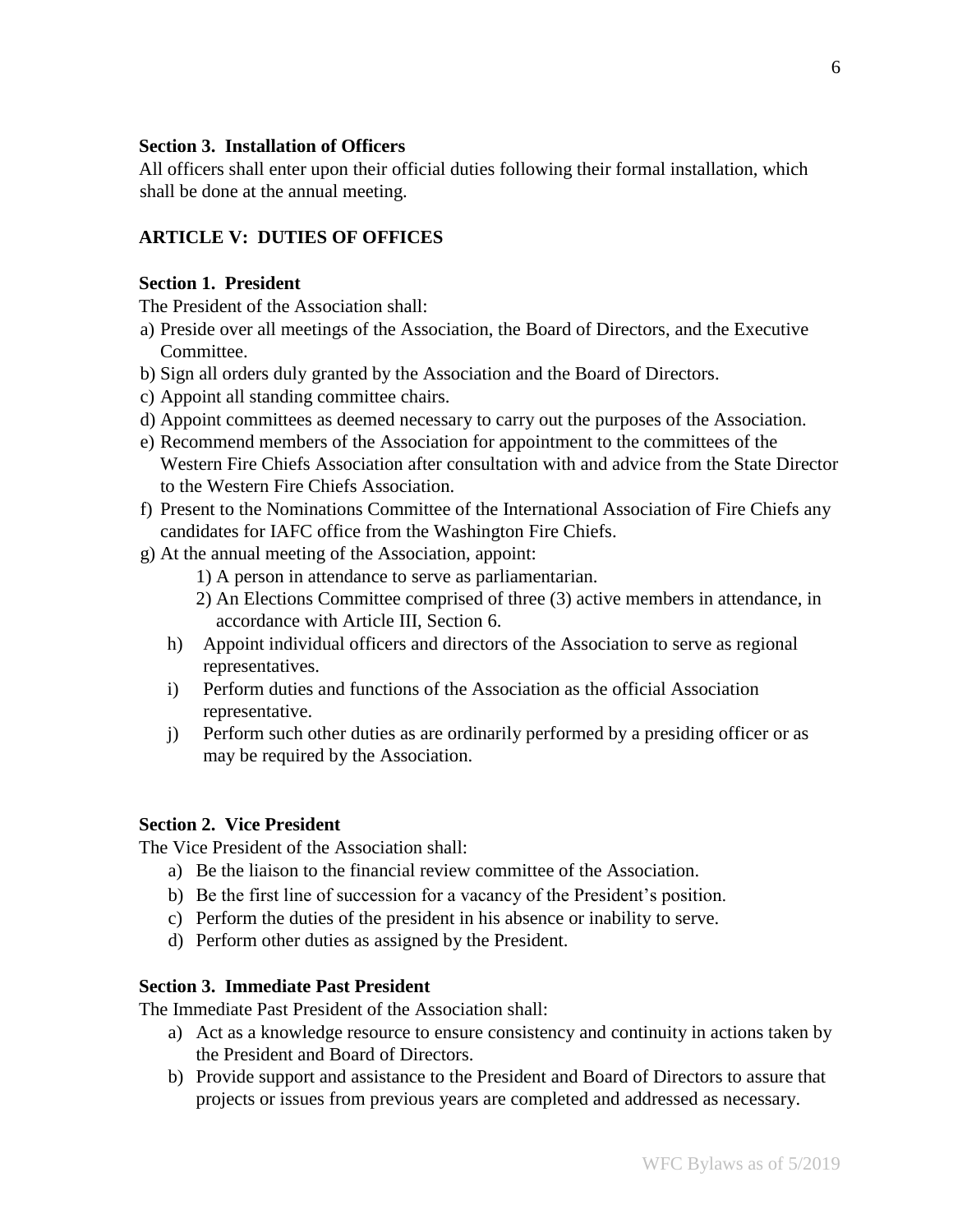- c) Represent the Association on committees and other appropriate assignments by the President or Board of Directors.
- d) Chair the Association's nominating committee in accordance with Article III.

**Section 4. Washington State Director** to the Western Fire Chiefs Association The Washington State Director to the Western Fire Chiefs Association shall represent the Washington State Association of Fire Chiefs to the Board of Directors of the Western Fire Chiefs Association.

## **Section 5. Directors**

The Directors of the Association shall:

- a) Attend all meetings of the Board of Directors unless excused by a majority vote of the Board in accordance with Article 7, Section 4.
- b) Attend all business sessions of the Association at the annual meeting.
- c) Individually serve as regional representatives of the Association as appointed by the president.
- a) The Director elected to the Executive Committee shall coordinate the activities of the committees and activities of the Association

e) Directors shall be liaisons to County Fire Chiefs Associations/Organizations within their assigned region and facilitate Communications, Coordination, Membership, and meeting shared goals of the WFC and the County Fire Chiefs Association/Organizations*.* 

#### **Section 6. Lobbyist**

The WFC in addition to the Executive Director may retain a lobbyist who serves the WFC at the direction of the Executive Director, the Board of Directors, and the Legislative Committee. The lobbyist will represent the interests of the WFC.

#### **Section 7. Committee Members (General)**

Active members of this Association may serve on ad-hoc and standing committees on behalf of and representing the Association. The Board of Directors shall have the authority to appoint any and all committees deemed necessary to carry out the objectives of this Association, and shall be an Ex-Officio member of each committee.

# **ARTICLE VI: VACANCIES IN OFFICES**

#### **Section 1. President**

A vacancy in the office of president shall be filled by the vice president.

#### **Section 2. Vice President**

A vacancy in the office of vice president shall be filled by the director elected to the Executive Committee.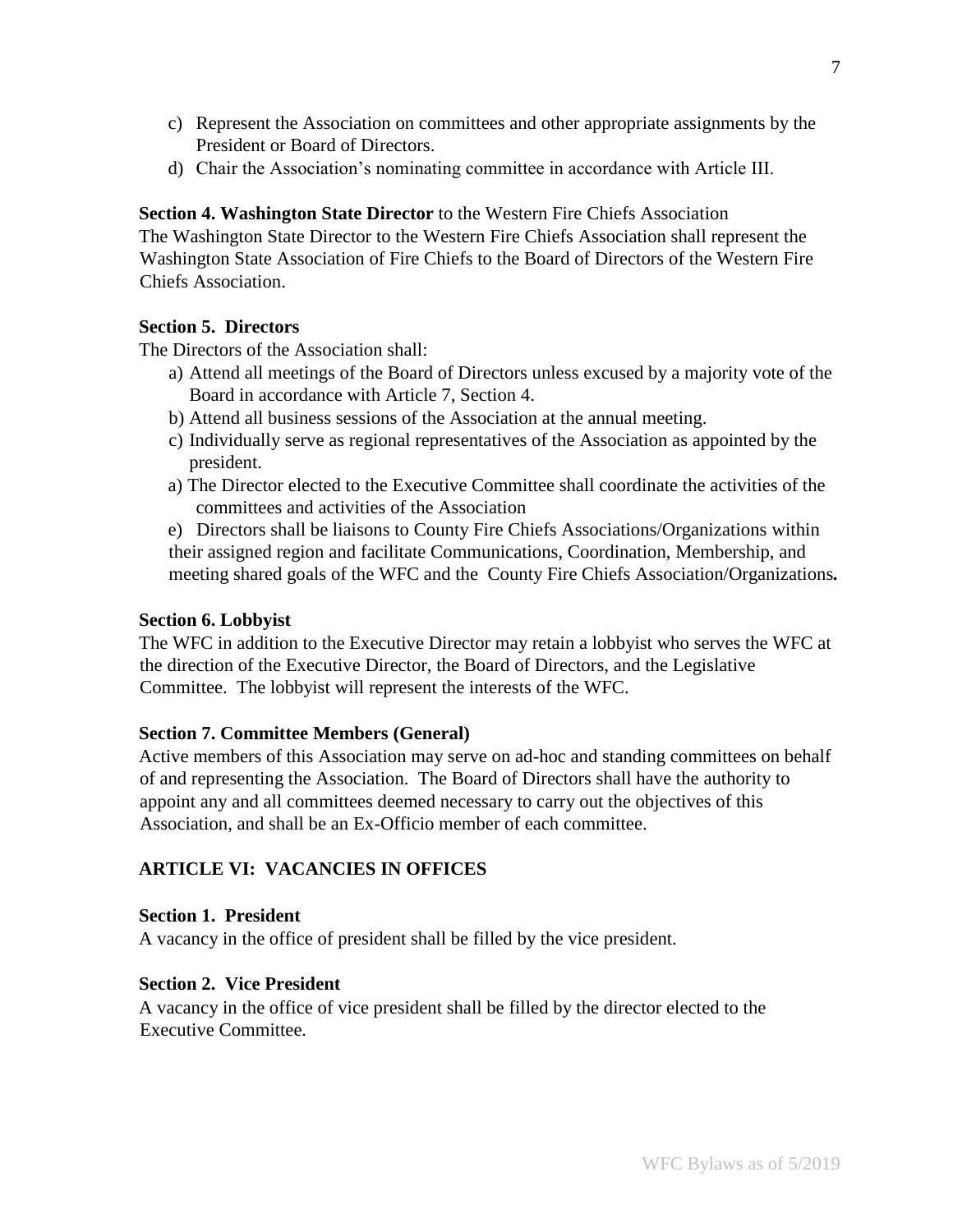# **Section 3. Director or State Director to the Western Fire Chiefs Association**

A vacancy in the office of director or the State Director to the Western Fire Chiefs Association shall be filled by a majority vote of the Board of Directors, until the next general election. The position shall be filled by election for the remaining unexpired term only.

**Section 4.** A vacancy in the office of immediate past president may be filled by the Board of Directors through an appointment of an individual who has served as President of the Association.

# **ARTICLE VII: BOARD OF DIRECTORS**

## **Section 1. Powers and Duties**

The Board of Directors shall:

- a) Conduct all business of the Association during the interim between annual meetings.
- b) Review and approve the policies, priorities, goals, objectives and budgets of the Association.
- c) Consider and act on the recommendations of the Executive Committee on policy, opinions, positions and other statements of the Association.
- d) Designate an Executive Director for the Association.
- e) Approve the employment contract with the Executive Director.
- f) Determine the amount of the bond for the Executive Director.
- g) Review and approve the operating protocols and budgets of the Sections
- h) Monitor, review and amend the legislative program of the Association.

## **Section 2. Delegation of Powers**

The Board of Directors may delegate to the Executive Committee the power to execute any powers of the Board, subject to limitations or restrictions as the Board may impose. Under all circumstances, the Executive Committees shall report to the Board, at its next regularly scheduled meeting, all actions taken on behalf of the Board.

#### **Section 3. Meetings**

The Board of Directors shall meet at the call of the president or upon the written petition of any three Board members, but not less than six times a year.

## **Section 4. Absence**

Any member of the Board of Directors who is unable to attend a Board meeting shall notify the President and the Executive Director in advance of the meeting the reason and circumstances surrounding the absence. At the beginning of the Board meeting all such notices shall be communicated with the Board. Two successive unexcused absences at a Board meeting may result in the position being declared vacant by a vote of 2/3's of the Board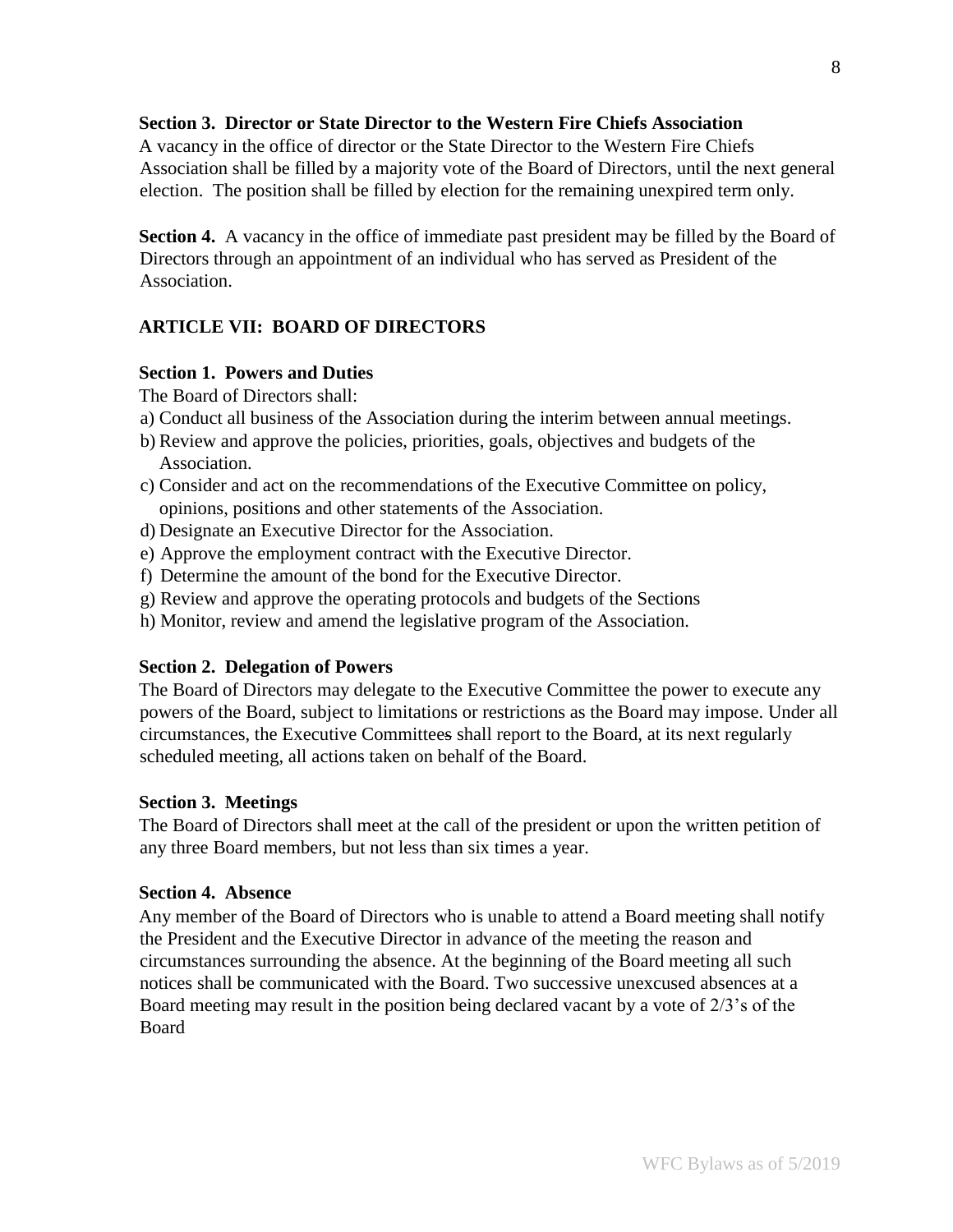# **ARTICLE VIII: EXECUTIVE COMMITTEE**

#### **Section 1. Powers and Duties**

The Executive Committee shall:

- a) Oversee the operations of the Association, including the preparation, for the approval of the Board of Directors, and subsequent execution of the policies, priorities, goals, objectives and budgets.
- b) Be responsible for the financial affairs of the Association, including:

1) The Executive Committee shall select a financial committee to provide oversight on financial activities of the Association. The financial committee shall assure that an outside audit is performed whenever a new Executive Director is selected. The finance committee shall review the WFC financial policies on a regular basis to assure proper accounting practices are in place and updated as needed. An internal audit will be conducted by the Financial Committee every two years.

2) Review of employee salary and benefit programs for compliance with law and Association policy.

3) Review and recommend to the Board of Directors appropriate internal controls for Association funds and resources.

- c) Review, at least every two years, the need, function, purpose and duties of all Committees and Sections, and recommend changes to the Board of Directors.
- d) Ensure compliance with contracts and agreements of the Association.
- e) Recommend to the membership at the annual meeting the priority of legislative issues for the next state legislative session as well as any recommendations to appropriate organizations regarding national codes, standards, legislation and initiatives.
- f) The Executive Director, contract lobbyist and Legislative Committee Chair shall review legislative priorities and prioritize strategies and methodologies for each legislative session.
- g) Review policy, opinions, positions and other statements of the Association, and make recommendations to the Board of Directors on them.
- h) Report all activities of the Executive Committee, conducted on behalf of the Board, at each Board meeting.

## **Section 2. Delegation of Duties**

The Executive Committee may delegate, for periods agreed upon by the Board, any of its duties to the President, Vice-President, the Executive Director, or any other officer of the Association

#### **Section 3. Meetings**

The Executive Committee shall meet at least every other month in between regularly scheduled meetings of the Board of Directors.

## **Section 4. Records of Actions Taken**

The Executive Committee shall record, document and distribute to the Board of Directors a record of all actions taken.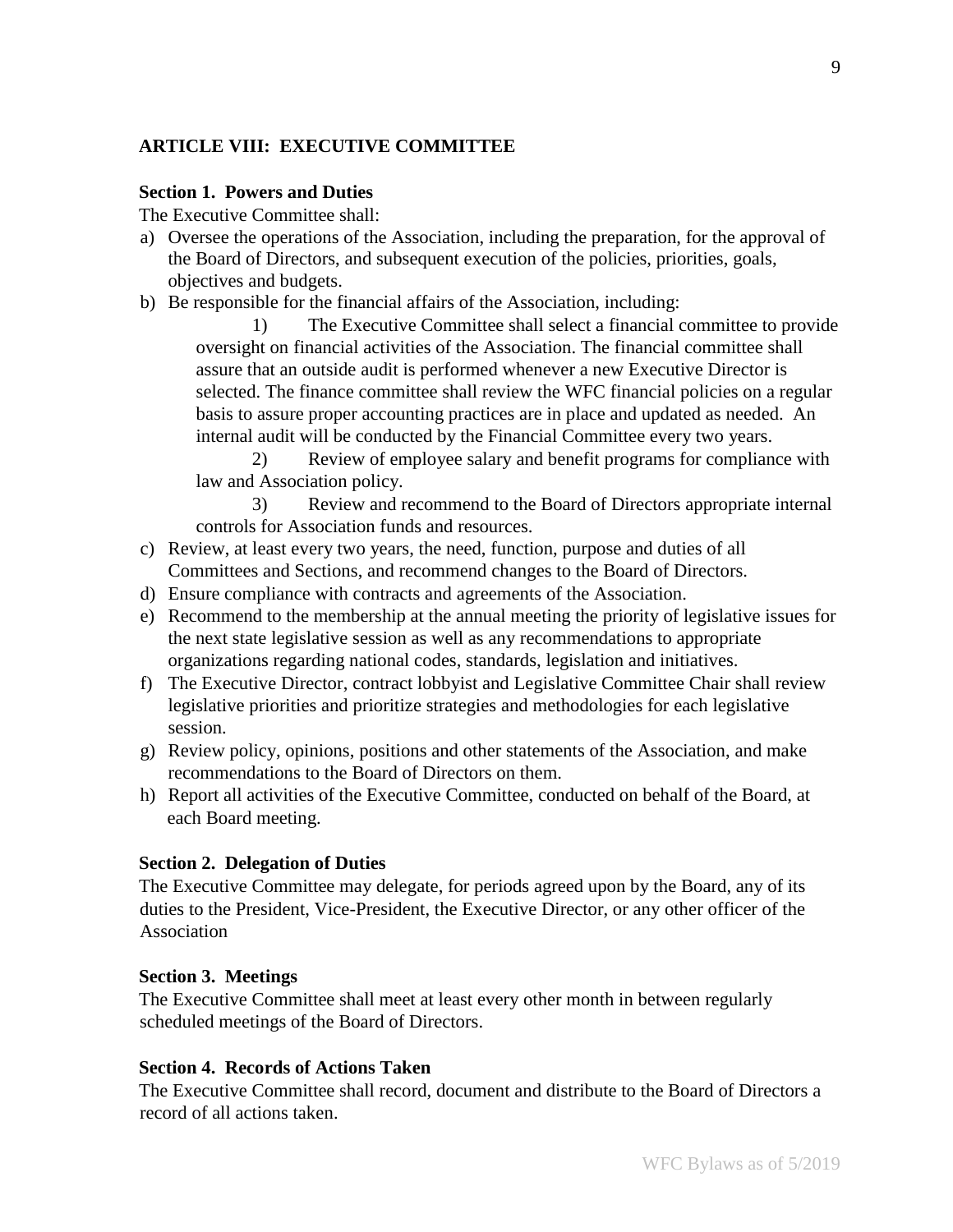# **ARTICLE IX: EXECUTIVE DIRECTOR**

## **Section 1. Executive Director**

The Executive Director shall be directly responsible to and serve at the pleasure of the Board of Directors in accordance with the terms and conditions of an employment contract between the Association and the Executive Director. The duties of the Executive Director are contained within the Executive Director position description and employment contract.

# **Section 2. Duties of the Executive Director**

The Executive Director of the Association shall:

- a) Maintain oversight of all financial transactions and record.
- b) Maintain a quality work environment for all WFC employees.
- c) Develop policies and procedures for the management of the Association.
- d) Act as a liaison and foster partnerships with allied agencies.
- e) Represent the Association to the Washington State Legislature.
- f) Make a full and complete activity report at each annual meeting of the Association.

# **ARTICLE X: MEETINGS OF THE ASSOCIATION**

An annual conference and business meeting of the Association shall be held once each calendar year at the time and place designated by the Board of Directors.

# **ARTICLE XI: FISCAL YEAR**

The fiscal year of the Association shall be the October 1 to September 31.

# **ARTICLE XII: DUES**

## **Section 1. Membership Dues**

The amount(s) of the membership dues shall be as recommended by the Executive Director, proposed by the Board of Directors and confirmed and established by a simple majority vote of the members of the Association present and voting at an annual meeting.

## **Section 2. Changes in Dues**

Changes in the annual dues may be made in accordance with Section 1 above only after written notice of proposed changes given thirty (30) days prior to the annual meeting to all active members.

## **Section 3. Benefit of Dues**

The annual dues of active members shall entitle them to all of the benefits and amenities of membership, including all official publications of the Association.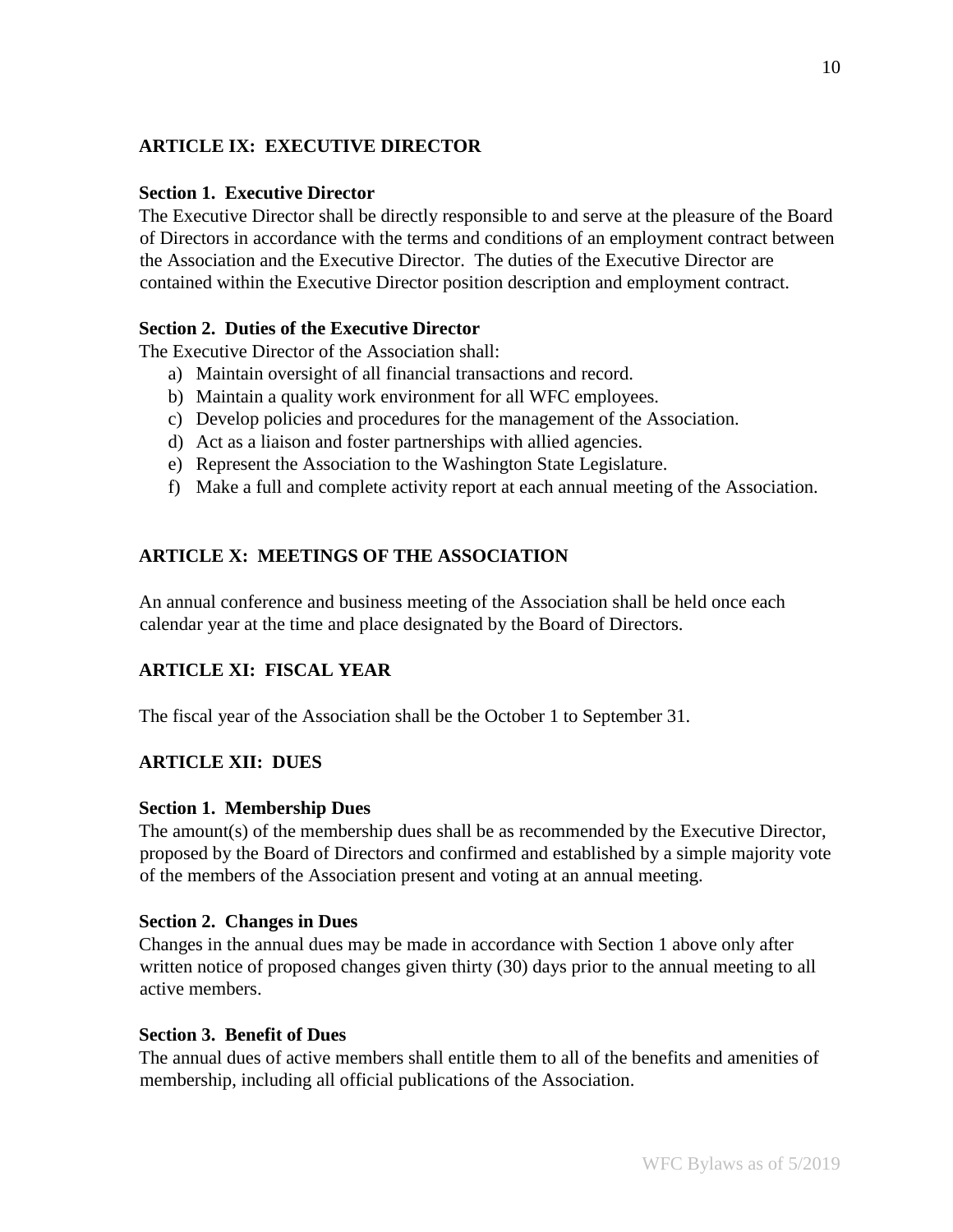# **ARTICLE XIII: SECTIONS**

#### **Section 1. Authorization**

The Board of Directors may authorize Sections, under the parent Association, whose interests are directly beneficial to the purposes of the Washington Fire Chiefs.

## **Section 2. Membership**

All members of the WFC Sections shall meet the requirements of at least one of the membership categories as set forth below.

## a) Active.

(1) An active member of a Section of the Association must either belong to a fire agency that has at least one officer who is an active member of the Association or be an employee or representative of a firm or business that is an associate member of the Association or Affiliate of the Section.

(2) Employees of a nonmember fire agencies may join as an individual Section member. Dues shall be the same as set for Active Membership.

(3) Individuals, with goals common to a specific Section, who are members of non-fire related public sector organizations may be an Active member if approved in the Section Protocols and approved by the WFC Board of Directors.

b) Affiliate.

Fire apparatus companies, fire equipment companies, insurance companies, private commercial vendors and interested persons who are not eligible for active membership may be affiliate members of a Section.

## **Section 3. Section Officers**

To be eligible to serve as a chairperson, vice chairperson, secretary-treasurer or director of a Section, a person must be an active member of the Section as defined in the Section Protocols. Sections with approved non-fire public sector active members must have at least two-thirds majority of its officers be from member fire agencies.

## **Section 4. Operating Protocols**

All Sections shall file operating protocols that have first been approved by that Section Board and any amendments thereto to the Board of Directors of the Washington Fire Chiefs for review and approval.

#### **Section 5. Budget and Finance**

Each Section shall prepare an annual budget to be submitted to the Board of Directors of the Washington Fire Chiefs for review and approval. The annual budget shall indicate all planned revenues and expenditures with appropriate statements of explanation and justification. All Section expenditures shall be authorized by the WFC before the expenditure is made or contracted for pursuant to WFC policy.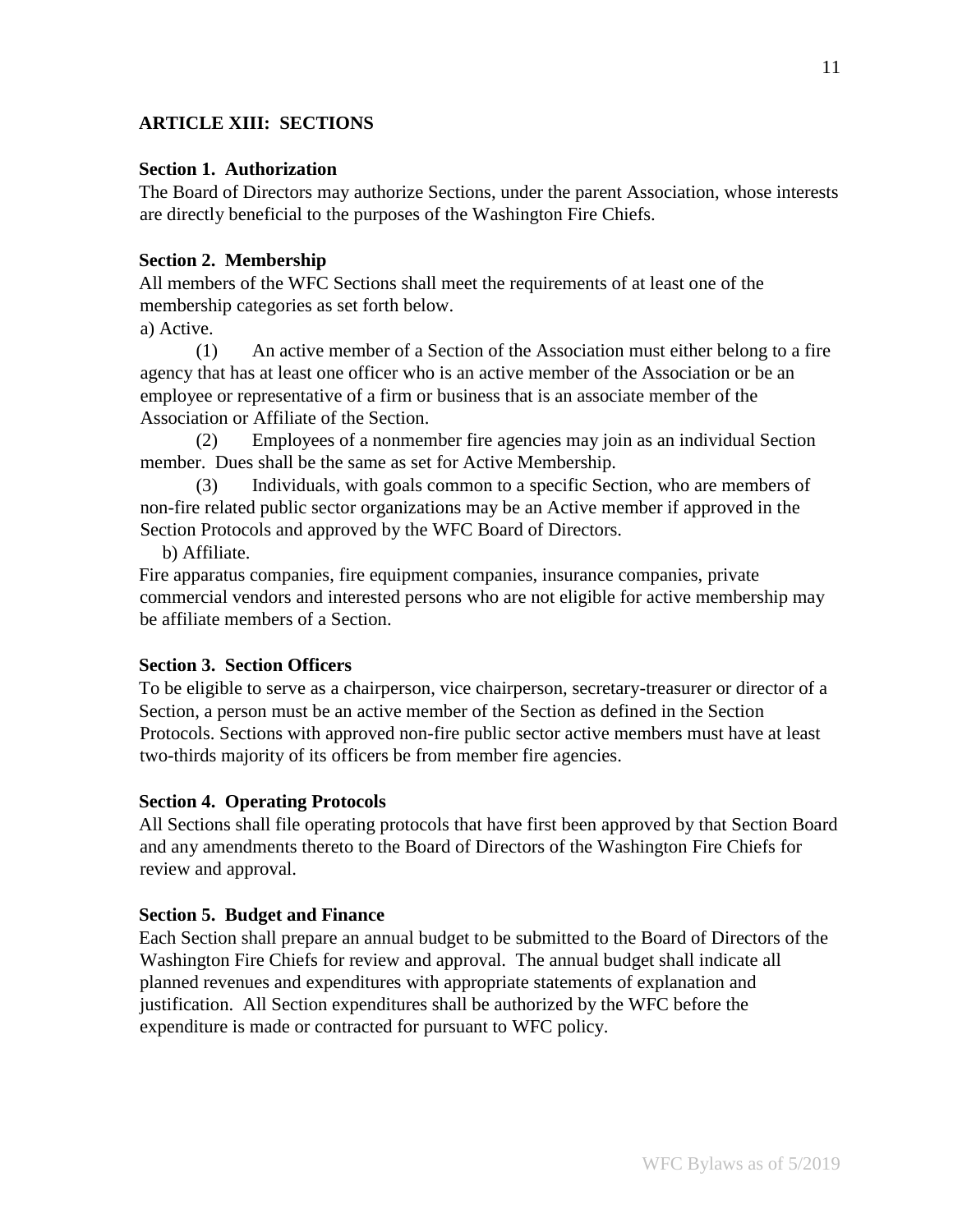# **ARTICLE XIV: RESOLUTIONS**

#### **Section 1. Resolutions**

A resolution is a formalized motion declaring the position of the Association. A resolution is normally comprised of statements of supporting rationale followed by a statement of position, and may include a directive.

#### **Section 2. Preparation and Submittal of Resolutions**

Resolutions may be prepared by any member, the Board of Directors, Committee or Section for consideration by the membership at the annual meeting. Resolutions shall be prepared and submitted in accordance with the procedures and in the form established by the Board of Directors. Written copies of final resolutions shall be provided to the membership prior to final consideration and action. Non-complying resolutions shall be considered only as simple motions.

#### **Section 3. Action on Resolutions**

The members attending the annual meeting shall, by majority vote, accept or reject resolutions. A resolution may be amended within its original scope by the membership. Amendments not within intent and scope shall be rejected as out of order.

#### **Section 4. WFC Board Resolutions**

The WFC board of Directors may adopt board resolutions and position papers to support the mission and goals of the Association with a two thirds majority vote of the board. The membership shall be made aware of this board resolution and position papers by "member alert" email and notified in the conference materials during the annual conference business meeting.

## **ARTICLE XV: POLICIES AND PROCEDURES**

**Section 1.** To provide uniform and consistent accomplishment of the Articles of this Bylaws, the Board of Directors shall adopt policies clearly describing the methods and procedures of this Association.

**Section 2.** The officers of the Association shall be provided copies of Association policies within sixty (60) days of adoption.

**Section 3.** The Board of Directors shall cause all WFC policies to be reviewed on an annual basis.

## **ARTICLE XVI: RULES OF ORDER**

**Section 1**. The presiding officer shall preserve order and decorum while presiding.